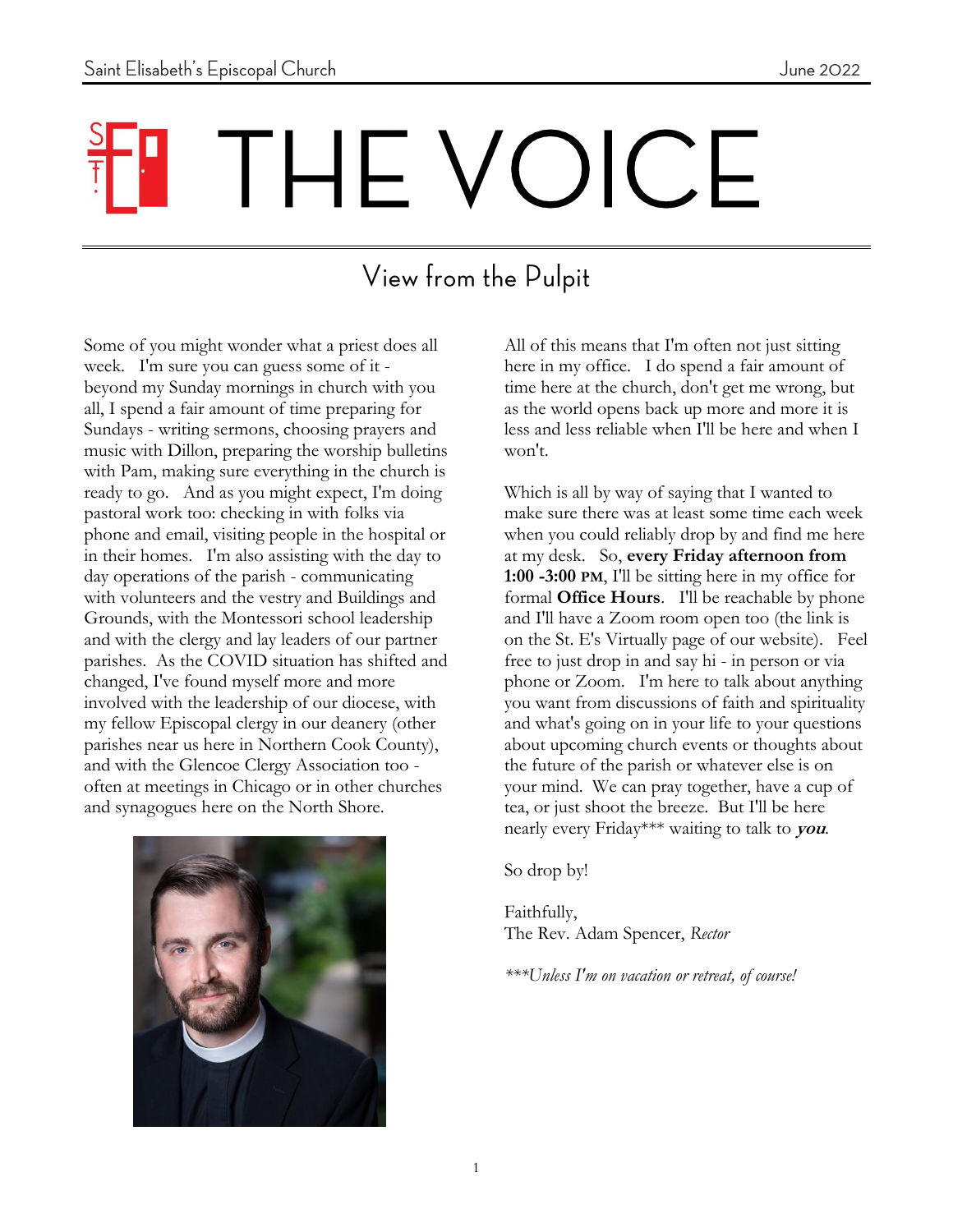#### The Warden's Corner

#### A Moving Experience

A couple of years ago my son Tommy outgrew his twin bed. As we made room for an extra-long twin, we looked for a new home for his old bed and matching armoire. They are high-quality pieces and have many years of good service left in them. Like many milestones with our children, it was bittersweet to watch Tommy's room transition from the space he occupied as a toddler to that of a teen. We hoped the furniture that had stored the artifacts of Tommy's youth would soon hold the clothes and treasures of another child.



I first tried selling the pieces on Facebook, but we had no takers. Then we tried to donate them to various charities, but no one seemed to want the furniture, or transport it. We got feedback that people aren't interested in used children's furniture. Freecycling by sticking it out at the end of the driveway in hopes that someone who needed it would come along didn't feel right, either. We decided to store it until the right opportunity came to give it to a new child.

Happily, the opportunity to give Tommy's bedroom set a new home came with the Afghan migrant resettlement project that St. E's is participating in with our Better Together partner parishes. Trinity Church in Highland Park initiated the project through Episcopal Migration Ministries' partner Sponsor Circles, and their vestry approved the use of their rectory to house a family. Jack Alix from Trinity has been coordinating donations to furnish the house with a Sign-Up Genius site. A check of the list for the project showed that furniture is needed. I emailed Jack a list of the specific items I could contribute to make sure they would work for them. Jack said, "Yes, please donate it all!" He helpfully added everything to the Sign-Up Genius for me to check off the list so those coordinating the project could track the donations.

Though sign-up was easy, getting everything to the rectory was a challenge because the furniture is big and bulky. Through a true team effort, Jack and Fred Johnston, St. Elisabeth's liaison to the project, helped find a solution. We enlisted a friend who has a pickup truck to help us transport the pieces to Trinity. On a recent hot and steamy Thursday night, Jack and three others from Trinity met us to move everything into the rectory. Jack gave me a tour of the house, and I could imagine the family who will soon live there enjoying the beautiful view from the large picture window on the second floor. Warm feelings of peace and anticipation washed over me when I stood in the bedroom and looked at Tommy's furniture, knowing that it had finally found the right home. Many thanks to Jack, Fred, and everyone who is helping prepare the rectory for its new residents. I look forward to the day when we will welcome a family to their home. For more information about the Afghan migrant resettlement project, and to donate items, please check the following resources:



Sponsor Circles Afghan Resettlement Organization: [www.sponsorcircles.org](about:blank) Project Email Address: [northshorewelcome@trinitychurchhp.org](about:blank) Sign Up Genius Donation List: [www.signupgenius.com/go/10c0e4fa5a82caaffc34-refugee](about:blank) Amazon Wish List: www.amazon.com/hz/wishlist/ls/31RDVW6SO9OV8?ref =wl\_fv\_le

--Leslie Alter, *Warden*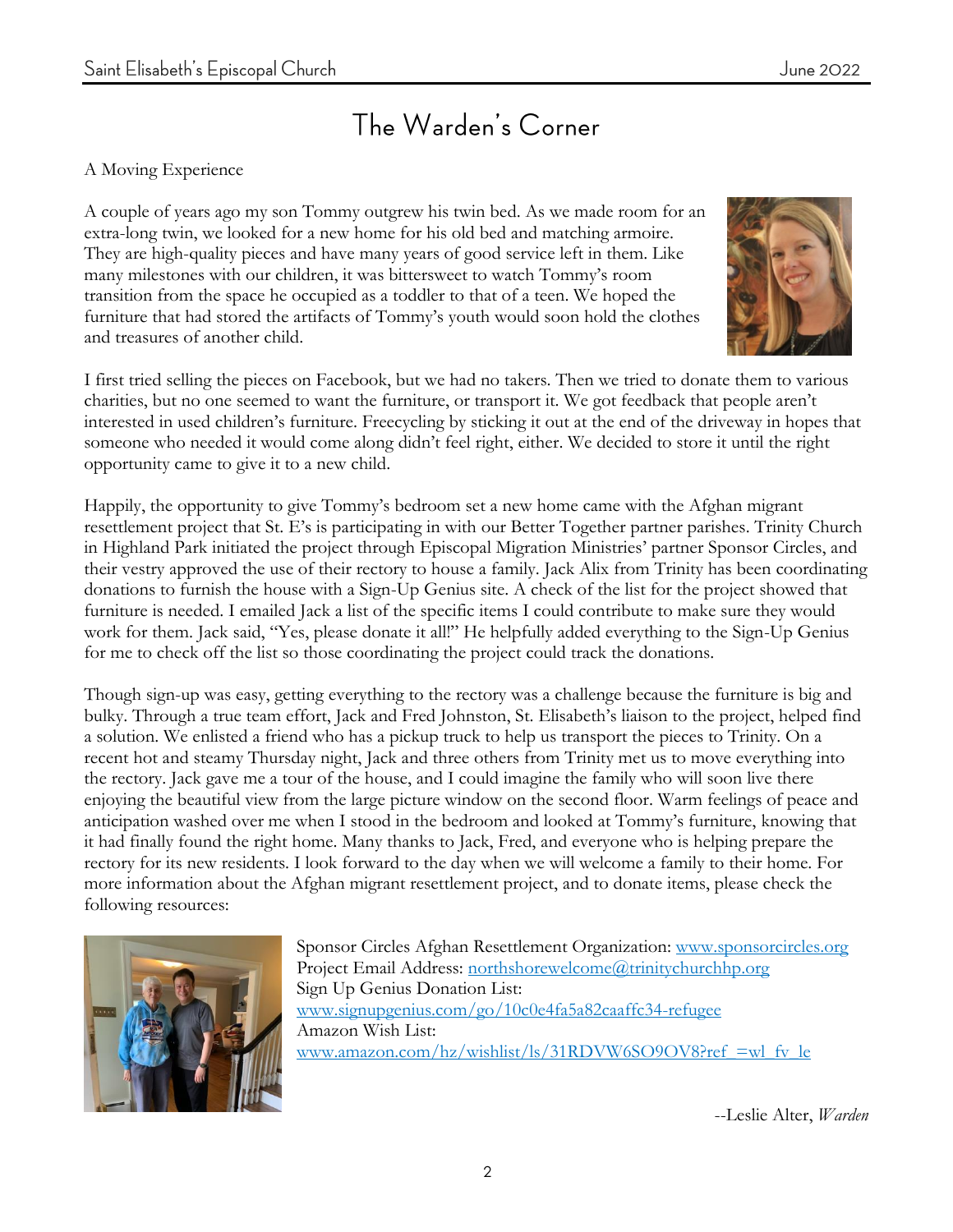#### **Rector Email Change**



This summer, my email address at church will be changing from adam@steglencoe.org to rector@steglencoe.org. Our email service provider is beginning to charge us per email address and so we are

consolidating our list of St. E's addresses. This is so that we don't need to create a new email address down the road for the next rector or interim rector. I will include a reminder about this change in my email signature for the next month or so and will forward all of my email from the old address to the new one. The old address will be closed in July. --Faithfully, Adam

## **Altar Flower Dedications**

The 2022 Flower Chart is up in the hallway and available for you to choose dates. One timehonored tradition at St. Elisabeth's is for one donor per week to provide the altar flowers in honor or in memory of someone, or simply to the Glory of God. Please contact Polly Baur at polly.baur@gmail.com if you have any questions. There are links to the signup genius page as well as the form for dedication detail on the St. E's Virtually page of our website.



#### **Summer Office Hours**



Starting in June the office will change to Summer Hours. Tuesday through Thursday, 10:00 AM to 2:00 PM. Adams Drop-In Office Hours will be Fridays 1:00 to 3:00 PM.



Coffee Hour on the Terrace

Coffee Hour: Join us after the service for Coffee Hour outside on the terrace (provided we have a host). There is a sign-up sheet for Coffee Hour on the bulletin board in the hallway.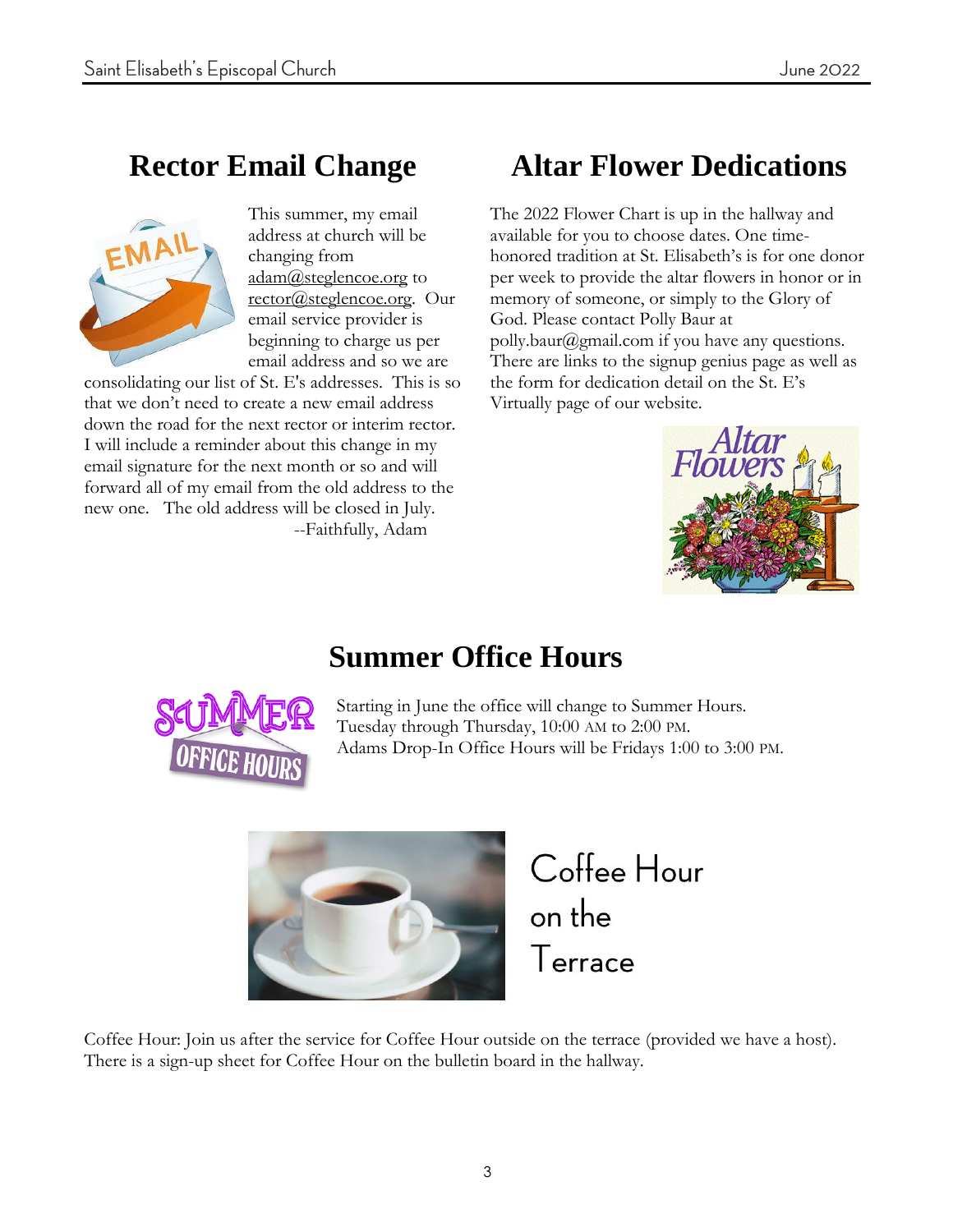#### **Director of Music Survey Lemonade on the Lawn: June 19**



As Dillon moves into the final stages of his ordination process to become a priest, we will be starting to lay the groundwork to search for a new Director of Music for when the day comes that he accepts a pastoral call. One way the Music and Liturgy Committee is beginning this process is to ask how you feel about music at St. E's! What do you appreciate about our current music, and what would you like to see remain (or change) with a future Director of Music? Please join us for a Lemonade on the Lawn after services on June 19, to share your ideas through a brief and openended survey. For those who can't make it on that day, we will also be hosting one on July 17. We hope to see you there!

#### **Pride Sunday is coming!**

Please join us for our annual Pride celebration on Sunday June 26! Once again, it will feature a special 10 am service with a picnic afterwards hosted by the LGBTQ team. Since 2019 St Elisabeth's has held a celebration during Pride month, inviting other churches and the broader community to join us. We'll have banners and flags around the church to show our support. And this year, we're excited to announce that the Village of Glencoe will be flying rainbow flags in town during Pride month.

The church service will feature prayers and music, plus a presentation by Jess Levine, LCSW from Glenview Northbrook Youth Services, who has expertise with LGBTQ+ youth and their families. Jess' special talent is her collaborative approach to helping youth and their families in exploring identity. Her BA is in Comparative Human Development from University of Chicago and MSW from the Erikson Institute. We're so excited she can be here and share her thoughts about Pride.



Afterwards, stay for the festive picnic on the church lawn, enjoying delicious food and friendly company.

Come join us for a day of worship, celebration, food, fun and friends. We look forward to seeing you on June 26! The link to the sign up page is https://www.signupgenius.com/go/60B044CACAD2EA13-pride

The LGBTQ team: Cody Cook Sally Graver Tasker Generes Linda Illes

Christine Johnson Carrie Miller Cathy Seccombe Ross Shanley-Roberts Kay Rossiter

Dillon Shipman John Tuohy Anne Tuohy The Rev. Adam Spencer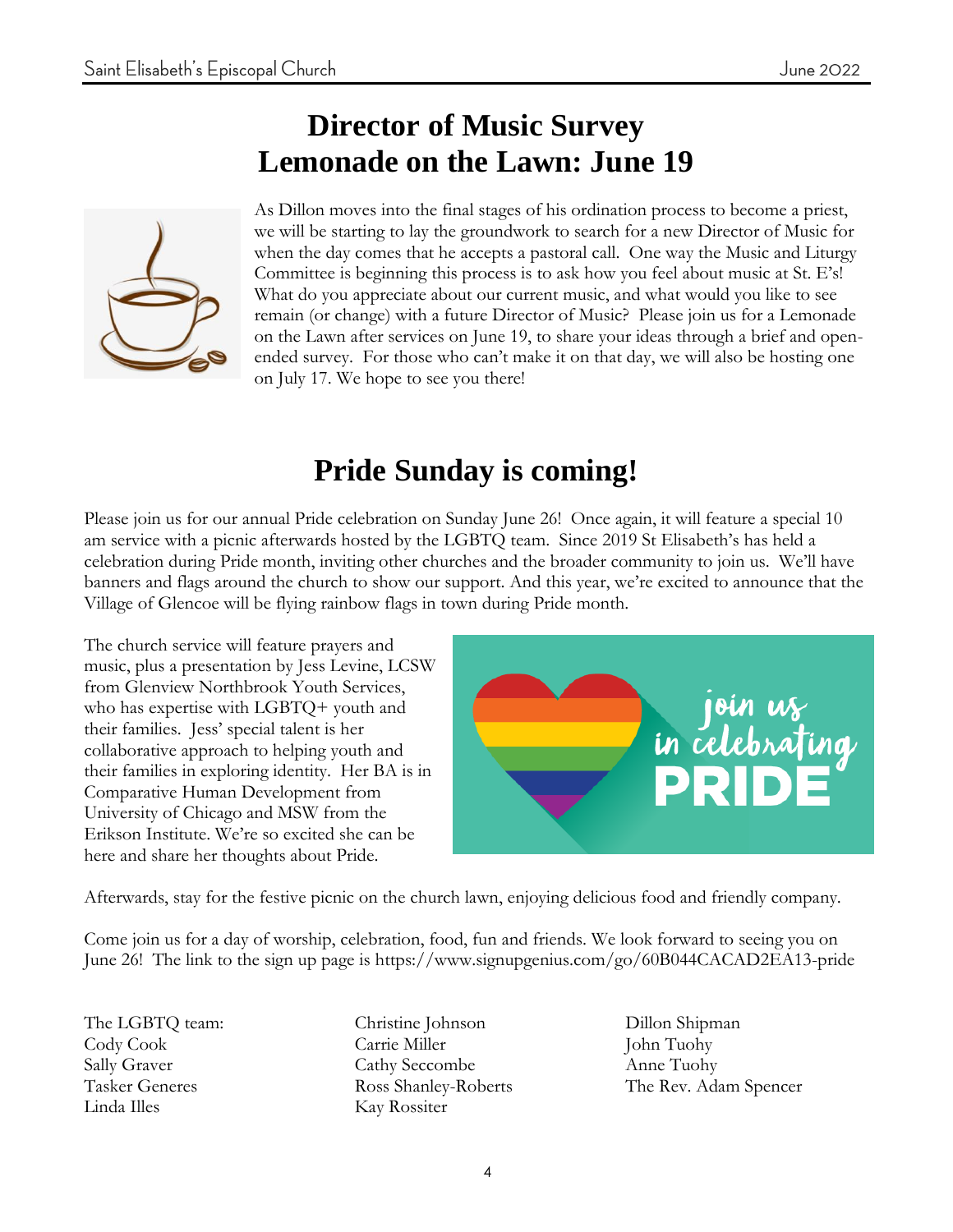#### **Confirmation Classes Starting in September**



Confirmation

We are so excited to be holding confirmation classes with our partner churches! All students starting 6th grade or older are invited to join this class this fall.

This will be a two-year commitment to meet once a month and will kick-off with a retreat on **September 10 from 10:00 AM – 6:00 PM**. During the retreat we will get to know each other, have a meal, play some games, match confirmands with mentors, and worship together!

Please contact Shelly Byrnes at  $shellev@stgregoryschurch.org$  if you have a student who wishes to be confirmed or would like more information.

#### **St. E's Book Group What Leads to Failure?- Redo**

St. E's Book Group will discuss Plutarch's "*Life of Nicias*" at its regular meeting, June 14, at noon in the Parish Guild Room. This biography is the second selection in the Great Books Foundation's anthology **Great Conversations 4.** The selection is one of the 48 biographies of famous Greek and Roman men included in **Parallel Lives**.

Written by Plutarch in the second century AD, the book is still studied today not only for its historical value but also for its examination of character. By portraying statesmen, military commanders, and legislators with all their outstanding virtues and immense flaws, Plutarch intended to ascertain models for ethical behavior. In "*The Life of Nicias*," which centers around a critical event occurring midpoint in the Peloponnesian War (431-404 BC), Plutarch scrutinizes an extremely wealthy Athenian general and politician who leads a disastrous military expedition that, according to Plutarch, begins the downfall of a great city-state.



One question the Book Group will consider is whether history is best

understood by the character and behavior of historical leaders or by examining the processes of historical events. The group meets monthly and follows current COVID-19 guidelines. Drop-ins are always welcome. A loaner copy of **Great Conversations 4.** is available in the office. Questions? Email Joyce Newcomb at JoyceRNewcomb@gmail.com.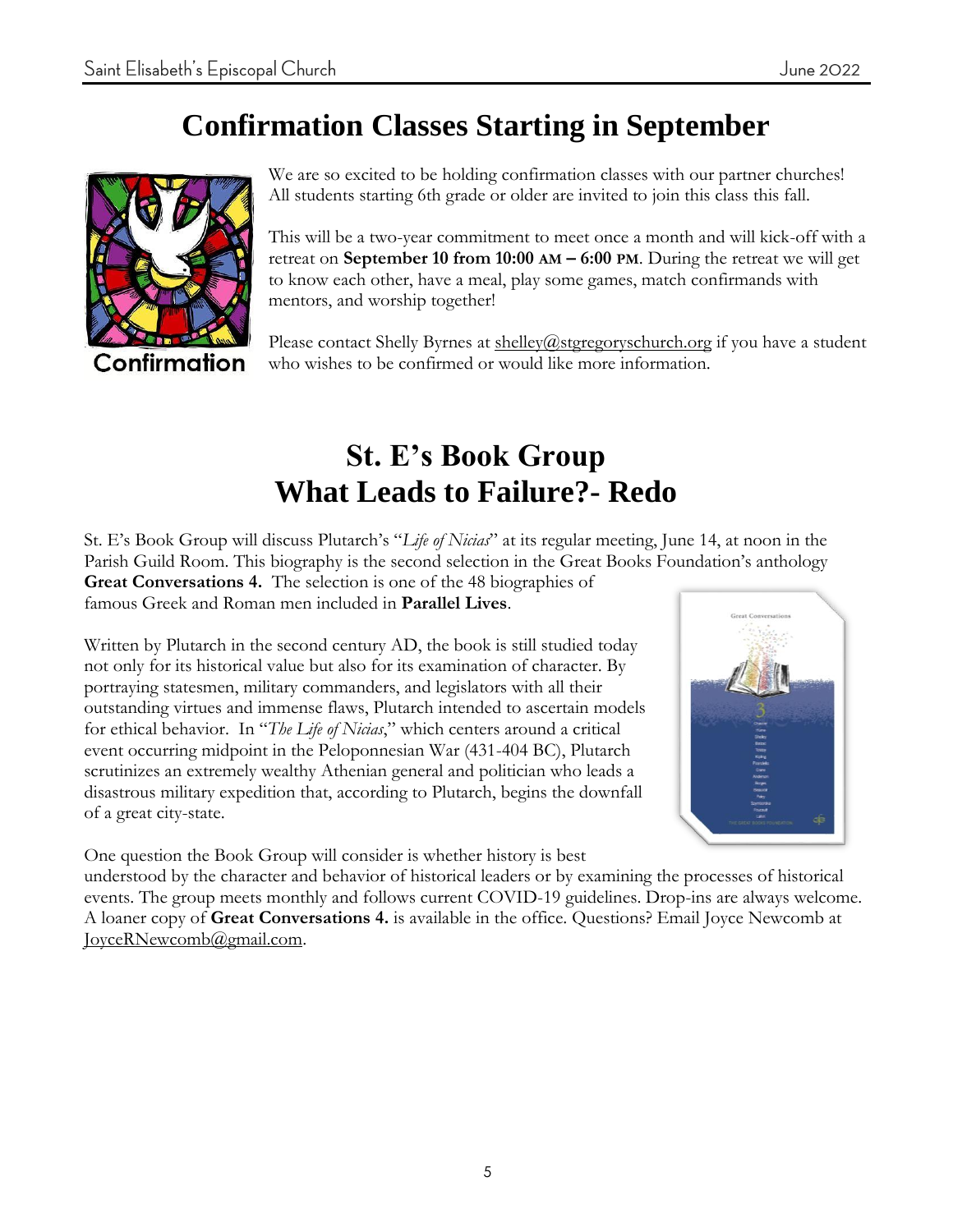## **All Parish Picnic**

**June 5 at 11:00 AM**. Food, Music, and Lawn games, for all ages. It's a time to celebrate Pentecost, Spring, and our parish friendships. We hope you can join us! If you have any questions, please contact Christine Johnson at 502-938-5050, or rcjohnsonky@gmail.com. Thank you!! Look forward to seeing you!!!

**To RSVP:** Please let us know your parties sandwich preference by either RSVPing on the

- \* Evite you've received online,
- \* Sign up sheet on church bulletin board, or

\* E-mail or Call Christine Johnson at 502-938-5050, or rcjohnsonky@gmail.com



Please watch for an e-vite and respond. We are providing sandwiches, chips, and drinks.



service



## **Thank you from the Baur & Cline Families!**



On Sunday, May 1<sup>st</sup>, St. E's celebrated the Misericordia Candy Days. We enjoyed a performance from Jim, Duke & Rocky Baur to kick off the event and Polly shared that Misericordia is home to her twin sister, Sarah Cline, who grew up and is a member of our church. The St. E's congregation very generously donated to the Baur and Cline Misericordia fundraising page contributing to help us raise nearly \$12,000 overall! Thank you to all who help support Misericordia in any way!

--The Baur & Cline Families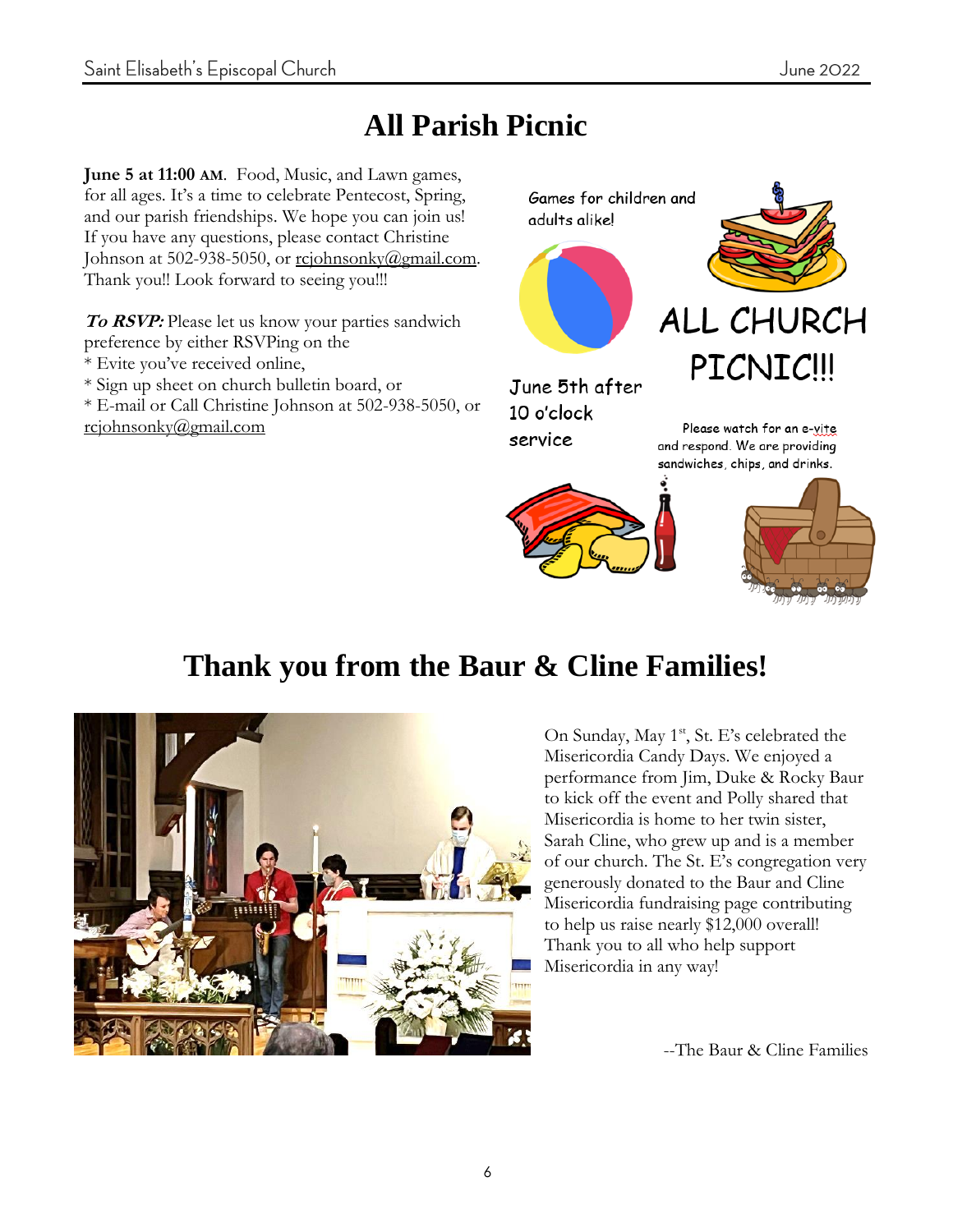## **Bishop's Ordination and Consecration Date Set**



A day the Diocese of Chicago has long awaited has now been set.

Episcopal Church Presiding Bishop Michael Curry has set September 17 as the day he will ordain and consecrate the Rev. Paula E. Clark as the Thirteenth Bishop of Chicago. The service will take place at the Westin Chicago Lombard in Lombard, Illinois.

"Bishop-elect Paula E. Clark of the Episcopal Diocese of Chicago, in collaboration with diocesan leadership, has worked through tremendous challenges over the past

year, and I am pleased to announce that I will serve as her chief consecrator in a liturgy now scheduled for September 17, 2022," Curry wrote in a statement issued earlier today.

"I am overjoyed that God has brought us to this day!" Bishop-elect Clark said. "On September 17, we will make a new beginning together, and I could not be more excited to discover where the Holy Spirit will lead us in our ministry."

The hotel, where the diocese held its annual diocesan conventions for more than a decade before the pandemic forced them online, is familiar to many people in the diocese. Holding the service there will allow more people to attend than a service held in any of the diocese's church buildings, said the Rev. Courtney Reid, director of operations on the bishop's staff.

The Presiding Bishop told the Standing Committee last week that he had set a date for the service, and Bishop-elect Clark and the Standing Committee met together on Friday to prepare for the announcement.

We will share more information about plans for the ordination and consecration as they are made official.

#### **Sunday School Celebration**

On May 15, St. Elisabeth's celebrated the teachers and students who participated in our 2021-2022 Sunday School program. During the announcements, Adam led the parish in recognizing parent volunteers Carrie Miller and Deidre McClurg for their outstanding work providing an in-person Sunday School experience for 11 preschool and elementary school aged children. Adam presented each child with a certificate of participation and a prayer card. The Sunday School honorees enjoyed a special Lemonade on the Lawn outdoors after church.

Congratulations to the children who participated in Sunday School: Maeve Edelston, Ryder Edelston, Libby

McClurg, Magnolia McClurg, Jocelyn Miller, Oscar Miller, Brody Mygatt, Milli Mygatt, Summer Mygatt, Amelia Superfine, and Carter Superfine

Many thanks to the teens who supervised the nursery while Sunday School was in session this year: Cate and Tommy Alter, Sophia Labedz, and Grace Rosenberg